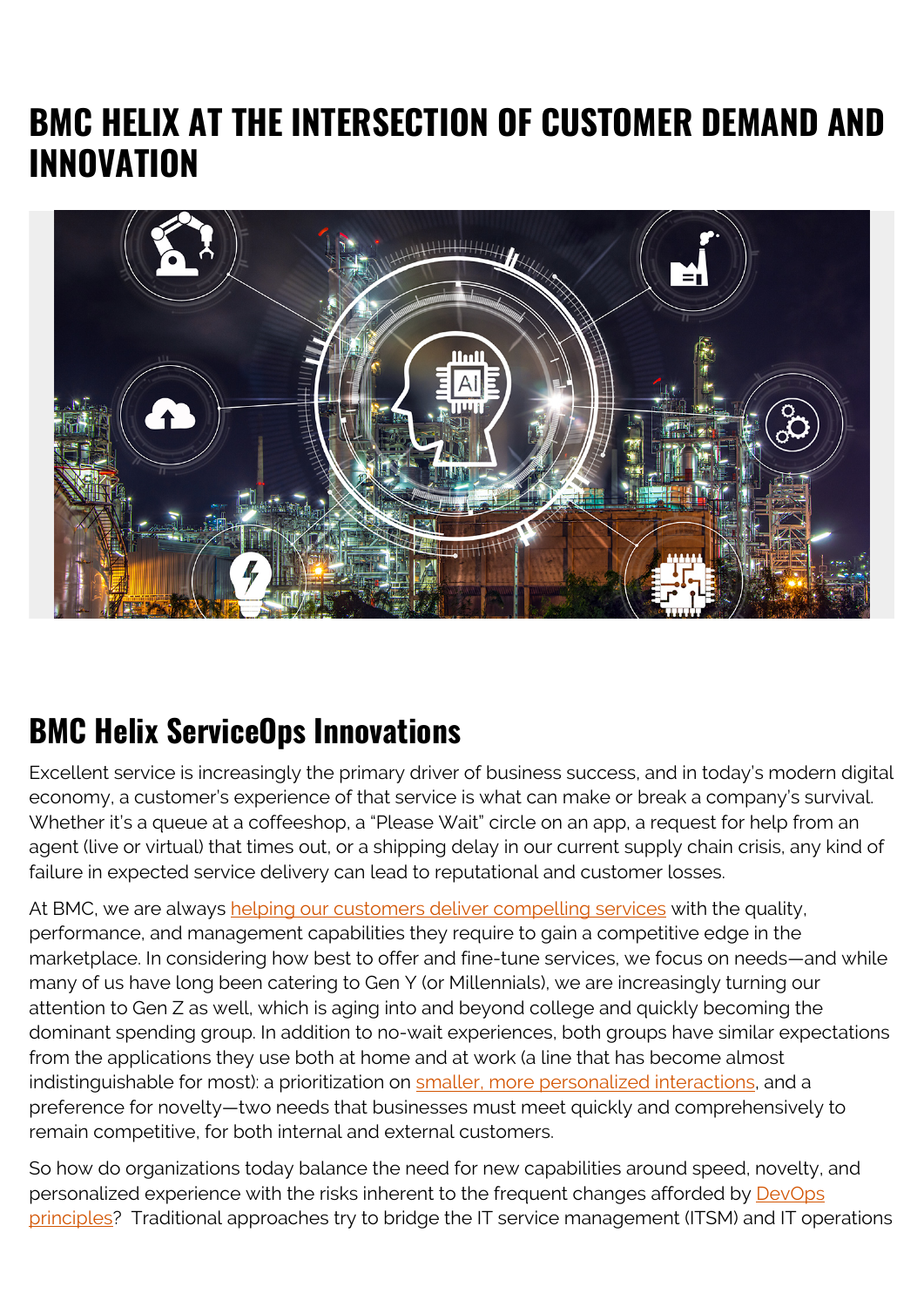management (ITOM) chasm and make these solutions "talk to each other" even though they were never designed to do so. Furthermore, the enterprise service delivery infrastructure is immensely complex with business units constantly adding new services/apps/tools all the time to meet their needs. This means enterprise organizations are making decisions without knowing how it will impact their environment, which leads to performance irregularities and an inability to provide consistent service experiences.

One of the key differentiated approaches we took with BMC Helix was to natively integrate [ServiceOps](https://blogs.bmc.com/blogs/serviceops/), where services and operations delivery and management teams can mitigate risk, manage user preferences and rules of engagement, and proactively resolve issues. This almost guarantees services perform the way they were designed at all times for optimized experiences. Consequently, users are happier, trust the company more, and even look forward to engaging further. It also frees up operations to engage fully in DevOps and innovation initiatives, further pleasing these established and emerging consumers.

Of course, data is what truly drives all the decisions we make in order to please customers. From an IT perspective, making data actionable gives a comprehensive view to IT environments, enhances operational excellence, and ultimately can allow the speed of innovation that is a true marker of success. We are thrilled to announce that we have added to our ongoing [artificial intelligence \(AI\)](https://blogs.bmc.com/blogs/aism-ai-service-management/) [driven service management](https://blogs.bmc.com/blogs/aism-ai-service-management/) (AISM) and [AI-driven operations management](https://blogs.bmc.com/it-solutions/aiops.html) (AIOps) capabilities, powered by the BMC Helix Platform, to make data available and turn it into actionable insights. These powerful ServiceOps enhancements powering BMC Helix can help organizations drive timely services capabilities, reduce risk, lower costs, and increase efficiency and productivity. Even more exciting, these compelling innovations are truly customer-driven, a collaboration between our engineering and product management teams and customers who helped us narrow in on their requirements and answer them with emerging technology.

Our **ServiceOps enhancements for BMC Helix Platform** include features for BMC Helix Continuous Optimization, BMC Helix Discovery, and BMC Helix Operations Management, among others:

- **Enhanced insights and dashboards for comprehensive data analytics**, and pre-built templates for a full view of services, operations, and infrastructure
- **Major incident management and collaborative incident response** to streamline time to identify major incidents and intelligently swarm with key personnel to quickly resolve them
- **AI and machine learning (ML)-powered root cause isolation and service health monitoring** for improved incident resolution time, and **AI/ML-driven event correlation** to reduce event noise so automated corrective action can be taken before service impact
- **Discovery and dynamic service modeling** to maintain visibility into continuously changing IT environments (assets, relationships, dependencies, and topology) and business services for better service availability and performance, and improved release management
- **"What-if" simulations and forecasting** to optimize resources for Kubernetes deployments that minimize cost while still ensuring sufficient resources are available to guarantee performance and availability
- **Our recent acquisition of StreamWeaver boosts DevOps data analytics** and visibility so organizations can even more effectively and efficiently achieve service delivery and operations management excellence

And let's not forget that intuitive and rapid self-service, the ability to find answers you need and move on quickly, is a major component of self-service for employees, especially in line-of-business